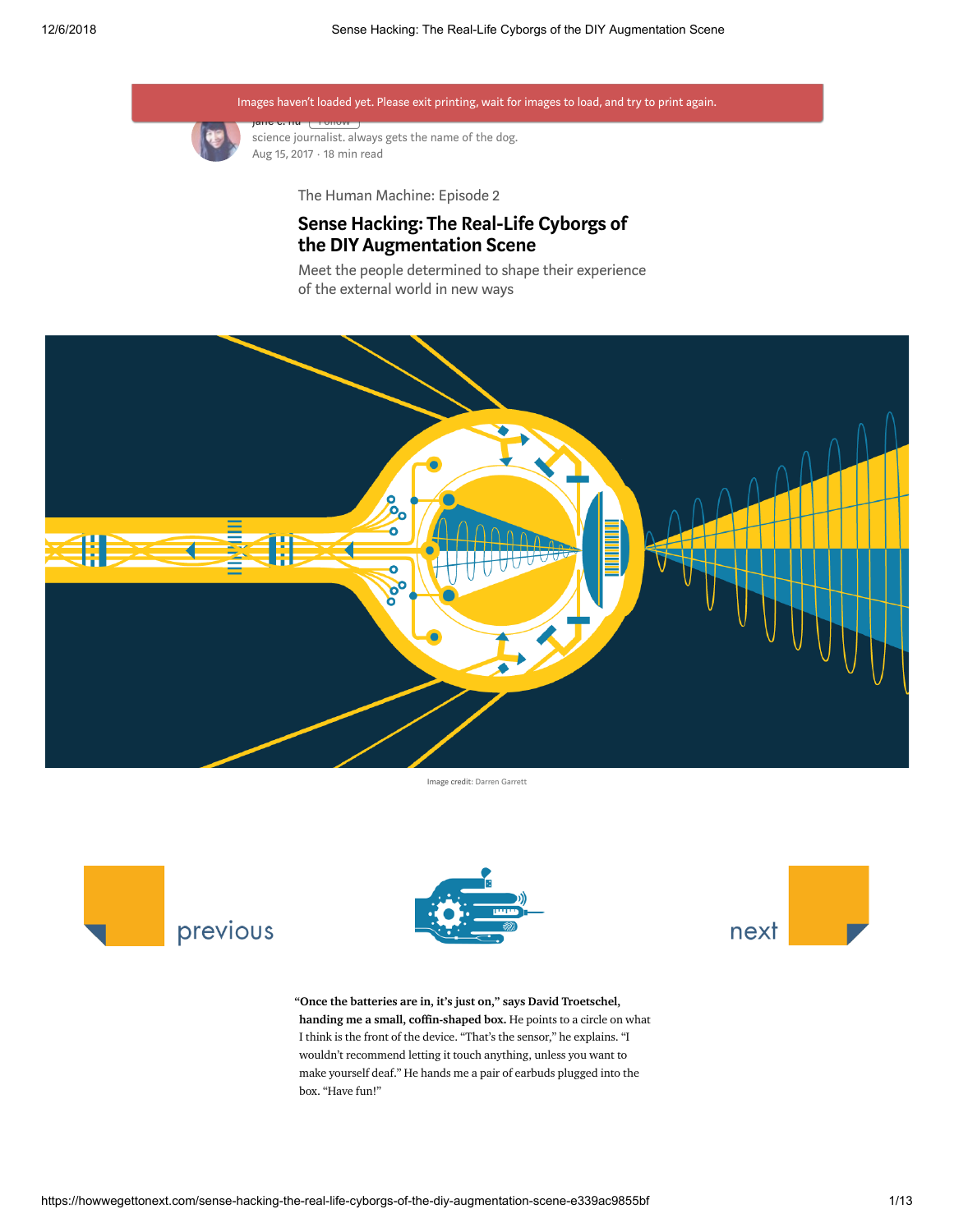I pop in the earbuds, and, for the next half hour, I'm technically a cyborg—and what I'm listening to are the sounds of "ambient radiation."

The term radiation may bring to mind the idea of toxicity—we hear about our skin being damaged by the sun's radiation, for example, or of mutations and diseases caused by radiation from nuclear weapons and accidents—but not all radiation is dangerous to humans. Electromagnetic radiation includes radio waves, microwaves, infrared light, and even visible light. Sound waves are a kind of radiation, too, as are gravitational waves. Any energized particle or wave moving through space counts as radiation.

"We're exposed to radiation everyday; it's not necessarily a dangerous thing," explains Troetschel, whose background is in industrial design. With the exception of visible and some infrared light, we don't see any of it.

But what if we could?

That question drives Troetschel and Team Radiation, a group of artists, designers, and researchers collaborating to build a prototype device for a new human sense, one that can detect electromagnetic waves typically imperceptible to us. They're one of three teams participating in Cyborg [Futures,](http://www.cyborgfutures.com/) a course held at Parsons School of Design in New York City. The box I'm holding is a homemade electromagnetic field translator. Its sensor picks up ambient electromagnetic waves, and a motherboard, jerry-rigged from an old cassette player, converts those waves into audio that I can hear pumped through the headphones. It has DIY charm, with a rubber band holding a plastic top over the whole contraption.

"It's not meant to be a fear-mongering thing," Troetschel says. Rather, this new source of input is meant to inspire, to give people a chance to tap into a part of the world they haven't been able to reach before. "Through extra data, extra experience, you get abstract feelings that allow you to be more creative."



I've never been curious about sounds I can't usually hear, but as soon as the option becomes available, I want to hear everything. The first thing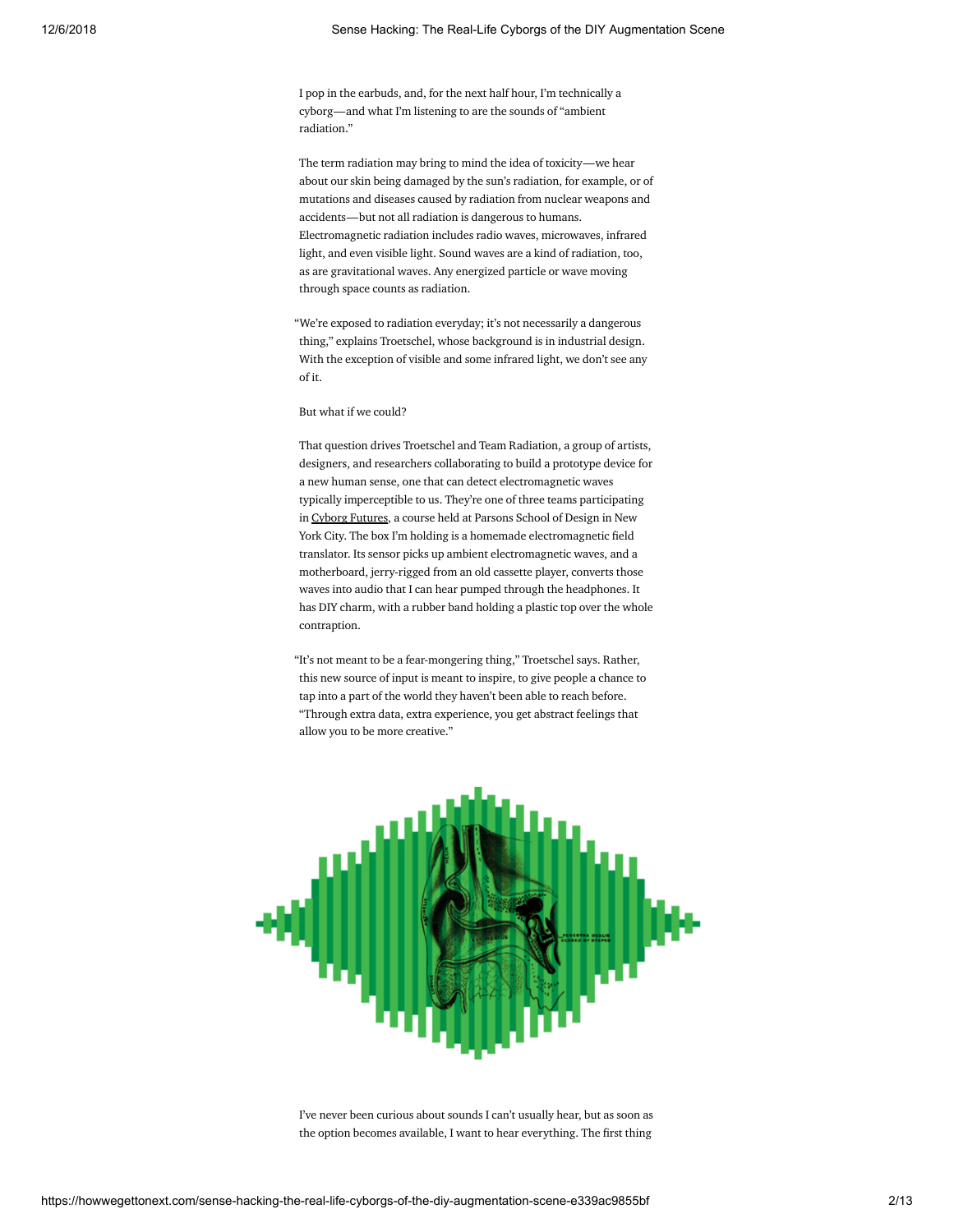I investigate with the so-called EMF translator is my cell phone. I carry it around all day, so I'm interested to hear the usually-imperceptible sounds it makes. I hold the box up to it: the headphones emit a frantic vibrating noise at a medium pitch. I try navigating between apps, and it makes an unsettling scurrying noise; when I send a text, I get a blast of a high-pitched tone. It's horrible, I say to two members of another group, Team Haptic, who are watching me cringe. "I guess you don't like your phone's aura," observes one.

As the rest of the class heads off to grab drinks, I hang back so I can listen to the various electronics I encounter between the classroom and the bar. My computer makes a fast, high-pitched noise, which reminds me of the whirr of an air-conditioning unit working overtime in the summer; an extension cord emits a persistent, flowing hum, like a digitized rushing river.

After leaving Parsons, I duck into a Staples store down the block to listen to a row of computers. I'm surprised to find that each computer has its own sound: an HP laptop is silent; a Lenovo is loud; one Dell clicks while another Dell creaks. Amazon's speaker system Alexa croaks compared to the other electronics, kind of like the way a smoker's voice sounds. The iPad has the same tone as my iPhone, but a lower pitch.

Finally, I walk down East 13th Street to the bar, cringing at the loud, noxious buzzing of streetlamps and stoplights, which gives me a headache almost immediately. New York is loud enough without hearing all its electronics, but this new stream of sensory input makes it even more overwhelming.

The world is full of input, and the way we sense the world around us *is* our experience. But humans sense a limited range. Even within our species, there's huge variability in what we sense. Some of us are sighted, some are not, and many people fall somewhere in between; the same is true of other senses like hearing.

Among other species, there's similarly huge variability: while we can experience a sliver of the electromagnetic spectrum through sight (visible light) or the feeling of heat (infrared), other animals sense different slivers of it, and in different ways. Snakes see in infrared, and spiders in ultraviolet; *[Tradescantia](http://www.sciencedirect.com/science/article/pii/0033756067900142)* flowers turn colors when exposed to gamma rays, and rats can smell [X-rays.](http://www.sciencedirect.com/science/article/pii/0031938466900588) Animals evolve to detect the world in whatever way that allows them to move, eat, and survive. [Dolphins](http://www.smithsonianmag.com/smart-news/how-dolphins-see-humans-echolocation-180957481/), [bats](https://www.scientificamerican.com/article/how-do-bats-echolocate-an/), and people with [limited](http://www.sciencemag.org/news/2014/11/how-blind-people-use-batlike-sonar) vision can use degrees of echolocation to navigate, while polar bears can use their extremely sensitive olfactory sense to sniff out seals 3 [kilometers](https://www.nature.com/articles/srep46332) away. Narwhals can intuit exactly how salty [water](https://www.wired.com/2014/03/narwhal-tusks-enormous-sensory-organs/) is using their tusks, a skill that might mean they're less likely to get trapped in icy waters. And many lizards have a third primitive (or parietal) eye on the top of the head which helps them use the sun's light to [navigate.](https://www.wired.com/2009/08/thirdeyesteering/)

As a species, we've been inspired by other animals' ways of being in the world—we've built technologies to emulate birds' flight, or nocturnal animals' night vision. But it wasn't until the 1960s that we had a term to describe the merging of man and technology. *Cyborg* was coined by scientists Manfred Clynes and Nathan Kline for a 1960 article in the journal *Astronautics*. Cyborgs are a common trope in sci-fi since the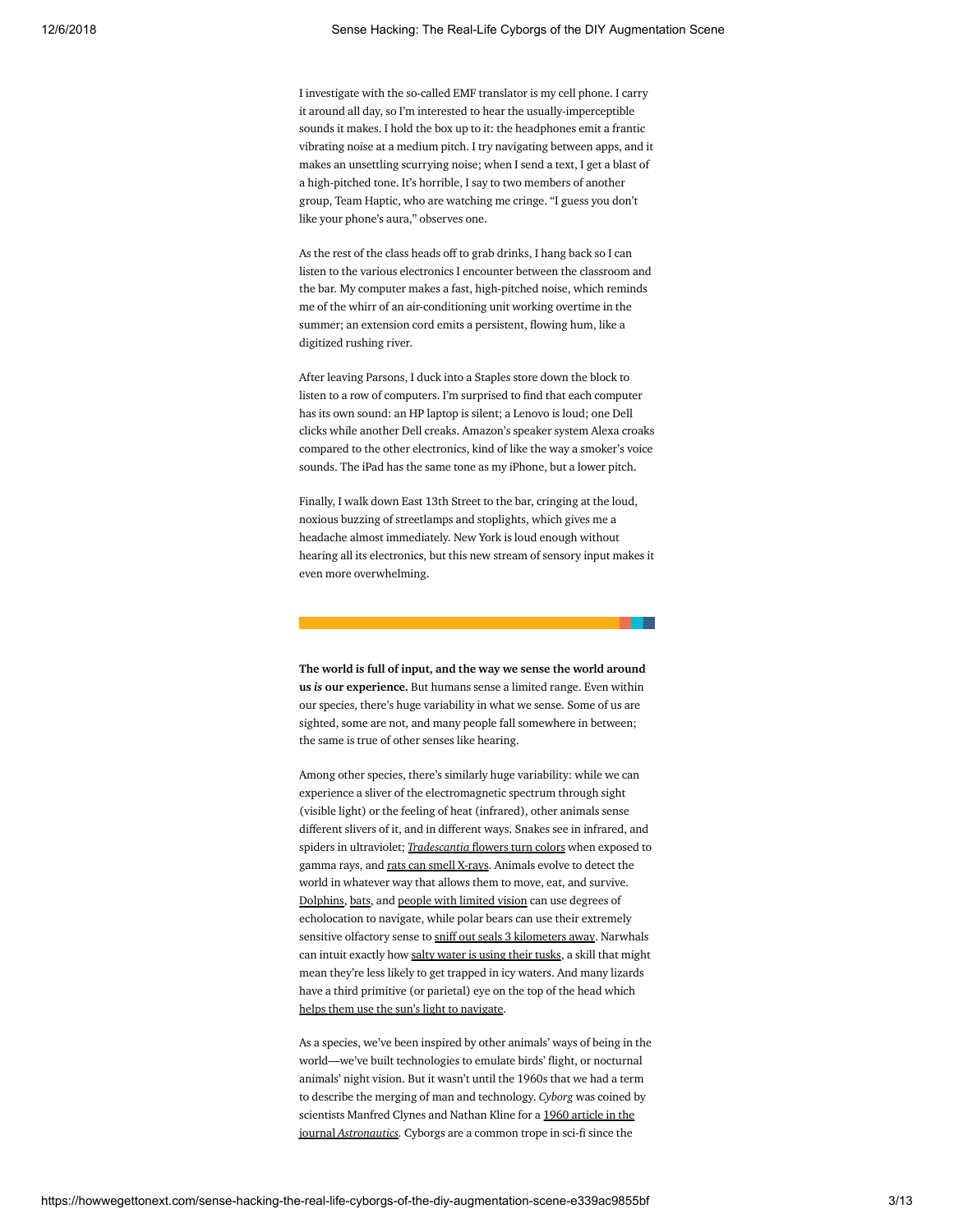word was coined, and the years after saw an explosion of media that engaged with the idea, each reflecting the anxieties and fantasies of their respective years—from the murderous, assimilated Cybermen of 1960s *Doctor Who* through to the law-and-order authoritarianism of 1980s *RoboCop*.



Arguably, cyborgs have been with us long before the 1960s. Liviu Babitz, co-founder of commercial biohacking company [Cyborg](https://cyborgnest.net/) Nest, defines cyborgism as the moment "when the technology and body marry, and create a system that works together." In that case, he says, his grandfather, who had a pacemaker in his heart, was "an early cyborg, a pioneer." Prostheses, too, merge the body with technology, and they've been around since at [least](https://www.theatlantic.com/technology/archive/2013/11/the-perfect-3-000-year-old-toe-a-brief-history-of-prosthetic-limbs/281653/) 950 B.C. The World Health Organization estimates that about 15 percent of the world's population uses some kind of mobility device, and it's estimated that about 30 million people have [pacemakers.](http://circ.ahajournals.org/content/105/18/2136) Does that mean the cyborg revolution is already here?

Not quite. A movement requires a sense of shared identity, and few people with prosthetics or pacemakers embrace the title *cyborg*. Even Justin Worst, COO at biohacking startup [Grindhouse](http://www.grindhousewetware.com/) Wetware (tagline: "What would you like to be today?"), is reluctant to use it. By most peoples' standards, Worst's implants would qualify him as a cyborg: he has a magnet in the ring finger of his left hand, an NFC chip in his left hand, a BioThermo chip (a version of the chips used in pets for identification, but for reading body temperature) in his right bicep, a Northstar (a device which lights up in response to a magnet) implanted in the back of his hand, as well as three magnets in his forearm which he's "testing" for safety over the next year and will then get removed. But when I ask him if he's a cyborg, he gives me a lukewarm: "Kinda?"

"It's a fun thing to say—I have magnets and other chips in me, so it's like, oh yeah, I'm a cyborg," he says. But he doesn't feel like it's a strong identifier at the moment; being a cyborg isn't really advantageous or detrimental to anything, he says, and until elective, augmentative implants become more commonplace, he doesn't see a reason to identify strongly with the label.

To artist and cyborg Neil Harbisson, that feeling of identity is key. "If you feel like you are a cyborg, then you're a cyborg," he says. "It's more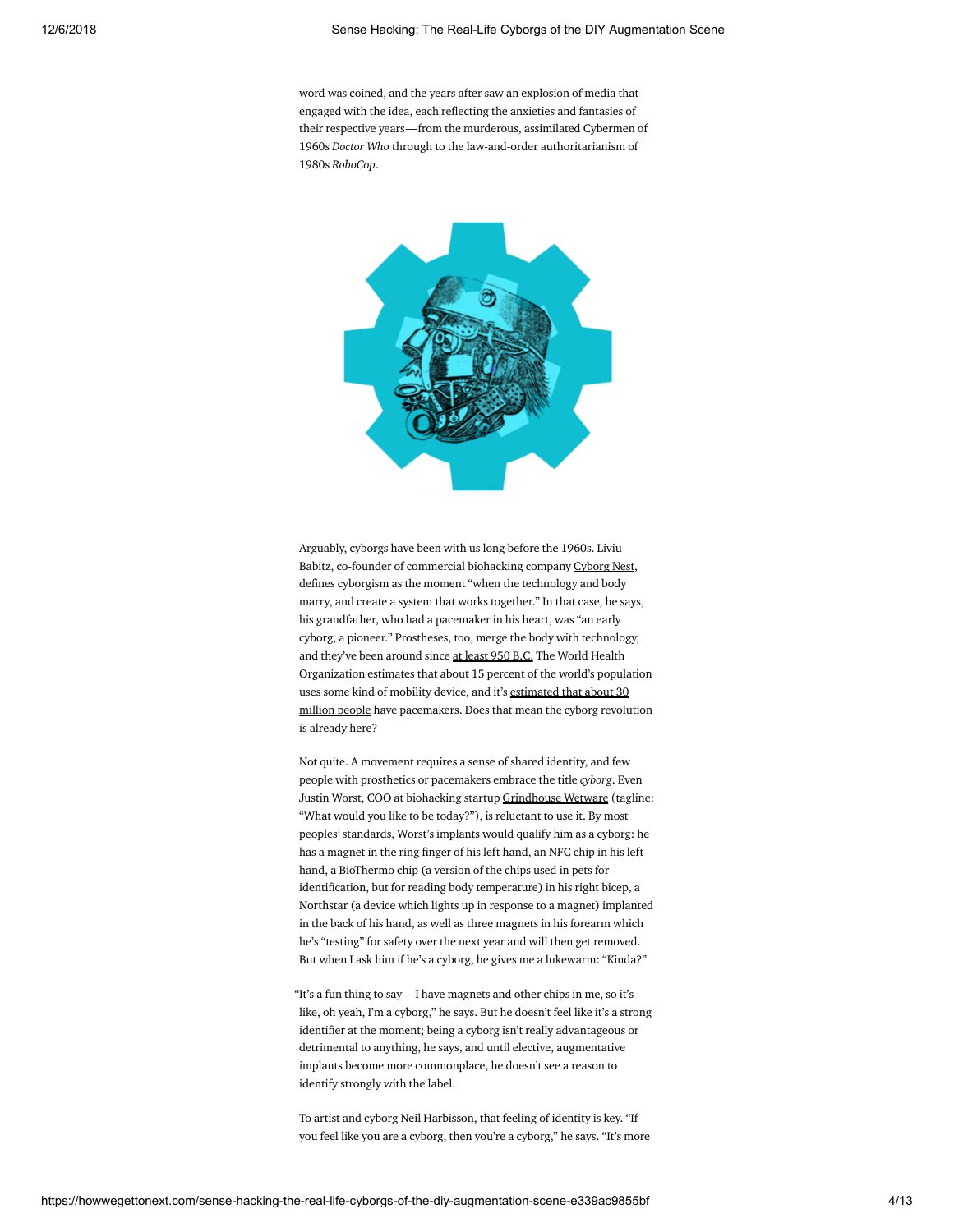a sense of identity than anything else." Harbisson has an antenna called the Eyeborg implanted in his skull which detects colors and translates them into sound. He's often referred to as the world's "first cyborg"-a photo of him appears on the [Wikipedia](https://en.wikipedia.org/wiki/Cyborg) page for the word—but he cringes at the title. He points out that there have long been people with technology in their bodies who don't particularly identify with the term. Others may strongly identify as cyborgs even if they have no implants or other bodily modification. They're drawn in by the idea of expanding the range of sensory experience.



After successfully lobbying for the right to wear the Eyeborg in his passport photo, Harbisson became known as the "first" cyborg in a legal sense. He [developed](http://www.cnn.com/2014/09/02/tech/innovation/cyborg-neil-harbisson-implant-antenna/index.html) the ability to hear color to overcome a type of colorblindness, [achromatopsia,](https://en.wikipedia.org/wiki/Achromatopsia) that means he sees in grayscale. In this sense, his Eyeborg is similar to a hearing aid, or a pacemaker—but Harbisson says that it wasn't any sense of loss that drove him to develop it. "I never wanted to change my sight, but some articles like to say that I had a problem and technology solved my problem," he says. "But no, it was an art project—my aim was to extend my perception of reality. I had no *problem*."

When we were children, the world promised us personal robots, handheld computers, virtual reality, and superhuman powers; we got the first three, so why not embrace the last? People like Harbisson and his lifelong friend Moon Ribas are among the artists who want to push the envelope on what humans can feel and experience. The two founded the Cyborg [Foundation,](http://www.cyborgfoundation.com/) a non-profit that, according to its website, aims to carve out a space for people who identify as "transspecies," to help them come out of "the cyborg closet." The Cyborg Foundation's website provides basic, gentle questions to guide people towards their goals:

"What kind of ability do you want to enhance? Or what kind of new sense do you want to develop? Is the tech you need already available? Do you need an implant?"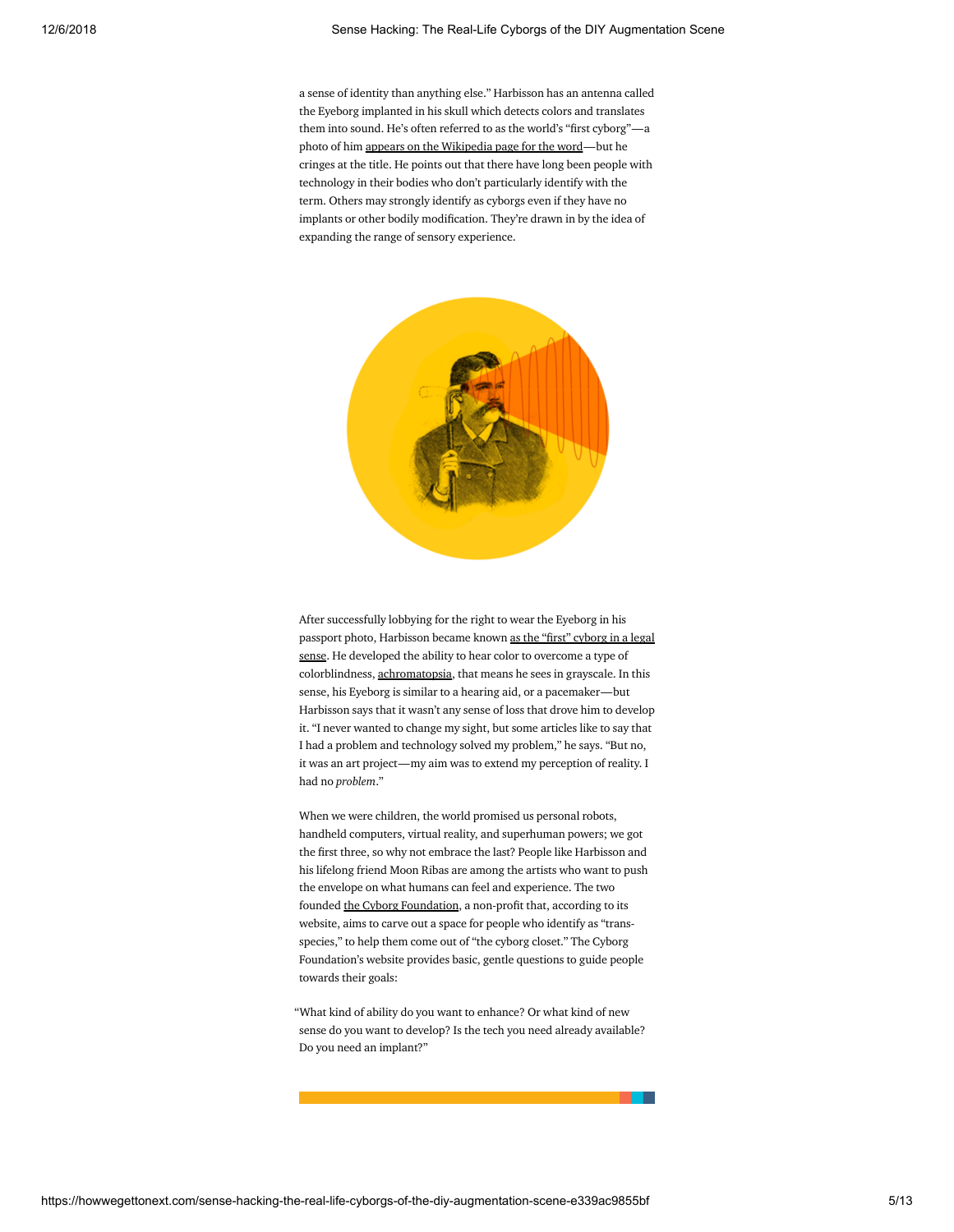Troetschel, the designer who built the EMF translator, is driven by the possibility of "making the invisible visible." He says he's drawn to the idea of creating a new avenue for sensation—to translate imperceptible waves into something we can experience using our existing senses.

*Experience* is the key term here; Troetschel, and other people in the cyborg world, want to directly feel, see, or hear things they haven't before. In the case of Troetschel's EMF translator, there are already mundane devices that can detect and give us a readout of electromagnetic waves, but it's different to *sensing* those waves. By translating them into something audible, we experience something new, just as people who lose their sight find that they can start to interpret other sensory information in new ways to "see". Babitz explains this distinction between knowing and sensing by contrasting finding true north from reading a compass versus feeling the vibration from the North Sense magnet attached to him, which buzzes whenever he's facing magnetic north. Consulting a compass takes conscious effort; getting a buzz when you're facing north does not.

The other thrill is what our minds do with this new information. These artificial sensors provide data, but your brain must learn to interpret and make sense of it. "The brain has an amazing quality of being able to synthesize that data, even if it's highly abstract," says Troetschel. It can take an adjustment period to learn to interpret what the data *means;* for instance, Harbisson has [spoken](http://i-docs.org/wp-content/uploads/2014/01/Neil-Harbisson-A-cyborg-artist.pdf) about how it took him months to pick out colors like blue and red from the stream of data from his Eyeborg.



His newest project is to learn to sense the colors in space, where a wider range of background electromagnetic waves are present than on Earth (our [atmosphere](https://imagine.gsfc.nasa.gov/science/toolbox/emspectrum_observatories1.html) filters the bulk of microwaves and gamma rays). He expects it will take at least a couple years. He's currently experimenting at simulating the real-life experience of being in space with his antenna by "listening" to video feeds broadcast by space agencies. "I can only do it for a few hours a day, or else I get headaches," he says. "There's many more colors than here [on Earth]; when we look at space, it's black, but it's not. It's full of invisible colors, and sensing them is a bit overwhelming." The plan is to eventually be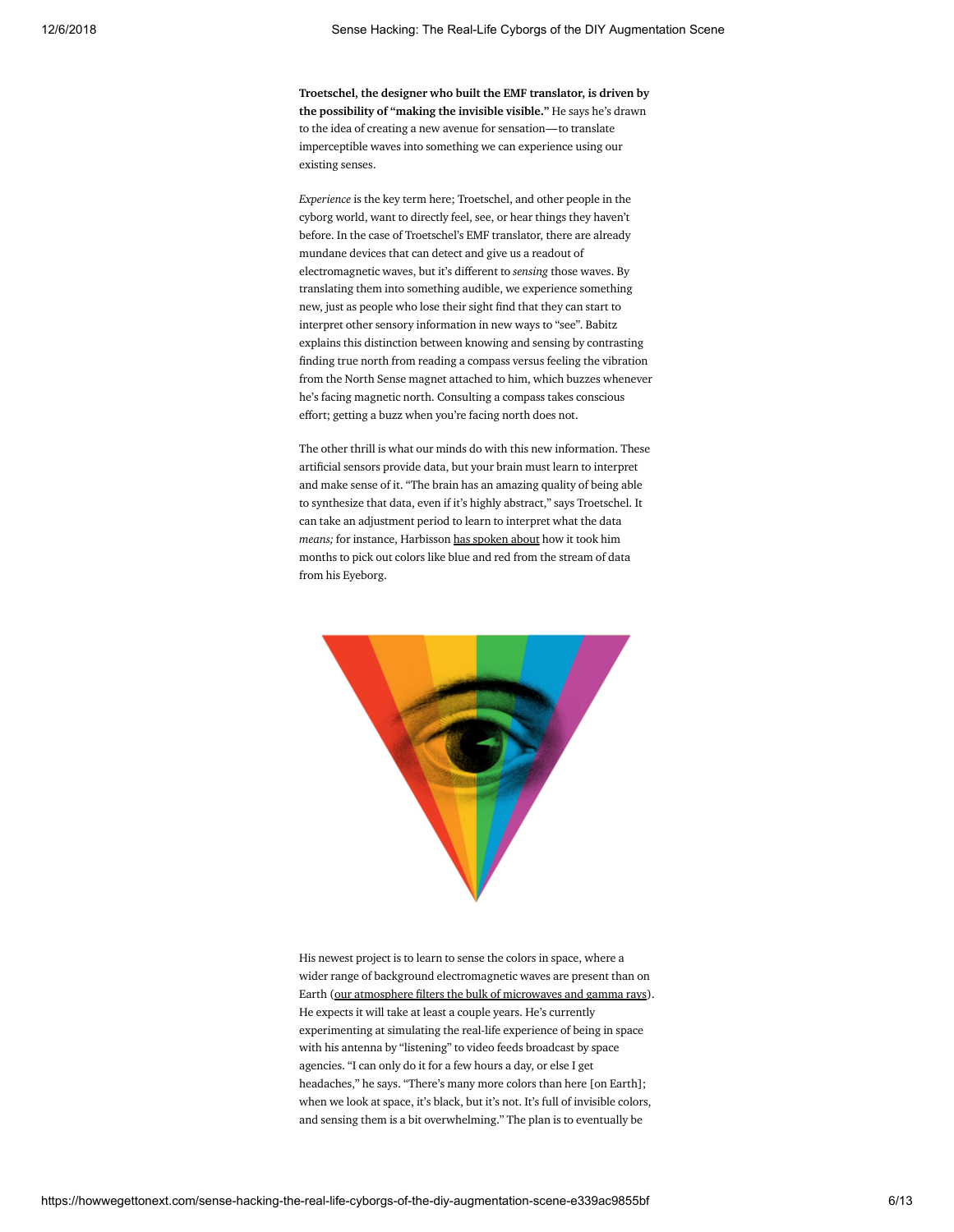connected to a constant stream of data from those feeds, alongside the data gathered from his everyday life down at ground level.

Over time, the theory goes, that sense becomes part of you, and you see the world in a different way. This is the key to what's intriguing about the whole thing—that you're connected to the world in a way you've never connected before. "Walking around the city, you might start to develop more associations like, this corner sounds like *this*," says Troetschel of his experience wearing the EMF translator. "A couple blocks north of where Parsons is, there's a building that's under construction. The wifi router is really strong, and I can hear it half a mile away. I go the same general direction whenever I walk to class, and based on the sound, I know I'm going the right direction. I don't need to look at a street sign."

The experience allows you to connect not only to your surroundings, but also people all across the globe. The EMF translator, for example, is the product of a global effort; Troetschel got the design for the device from some Ukrainian hackers on YouTube, and like many of the other Cyborg Futures makers at Parsons, Troetschel saw the Cyborg Foundation's posts on social media and was excited by the idea of building new senses. The course has connected makers and cyborgs from all over the world: the syllabus featured Skype talks with Harbisson and Ribas, both based in Spain, as well as London-based Babitz, and cyborg model Viktoria Modesta, who often travels between the U.S. and Europe.

New senses also inspire new art. Troetschel says his classmates in Philadelphia have requested to borrow his EMF translator to create samples for their electronic music. Harbisson and Ribas also initially set out to develop new senses for the sake of art. While nature and technology are often presented as polar opposites—the "natural" world vs the created or manufactured—Harbisson says he feels a newfound kinship with nature, especially with species that can sense light via antennae.

Ribas, too, finds a new connection with nature through her device, which aggregates data from seismic monitoring services around the world and buzzes in her arm with increasing strength any time there's a earthquake that registers above 1.0 on the Richter scale. "I realize how alive our planet is," she says. "But most of the time we're not aware of that. It's made me realize how unadapted we are to our planet; if we'd always been perceiving earthquakes and were more aware that our bodies are constantly moving, we wouldn't build cities on the edges of tectonic plates. They're very dangerous places."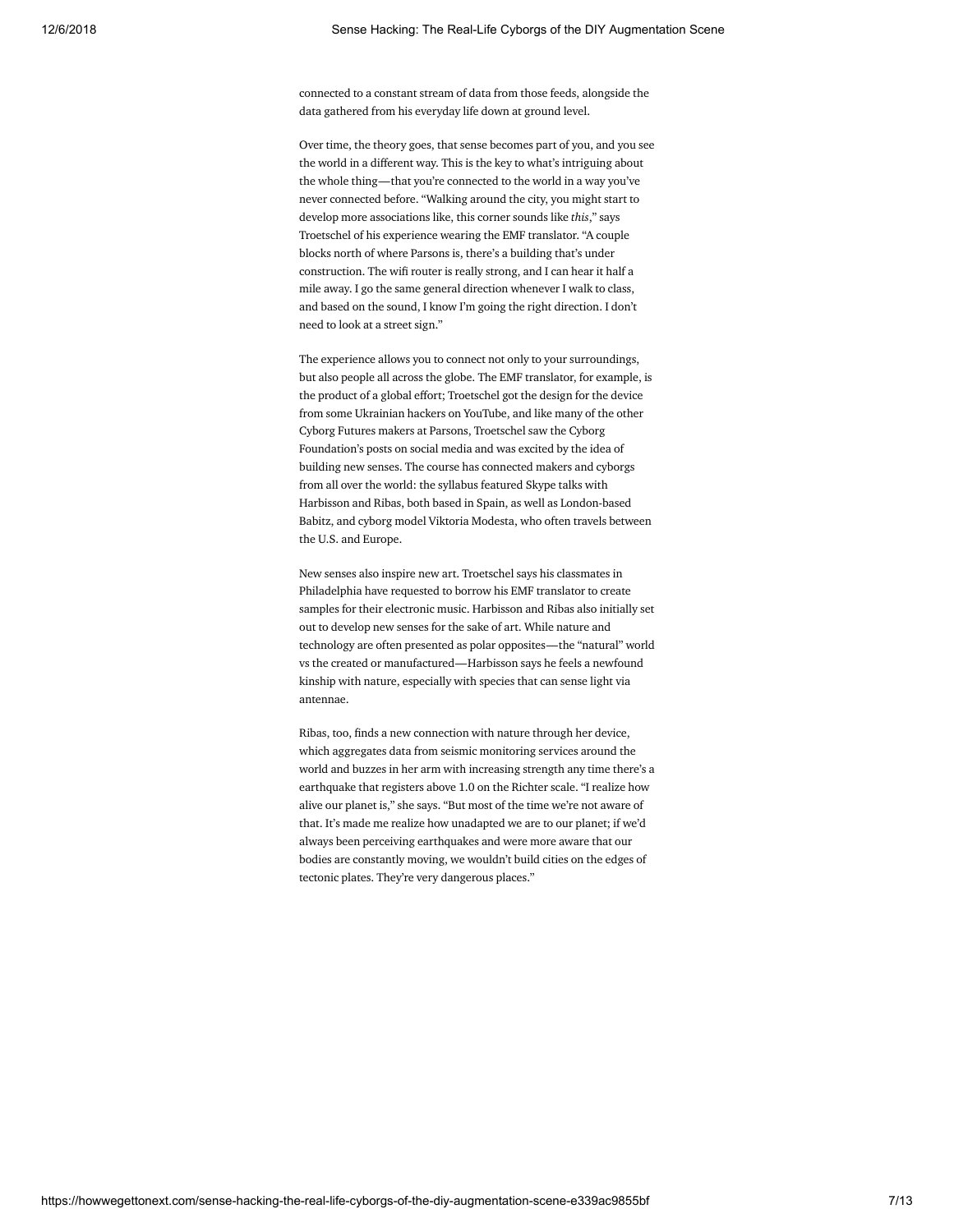

Beyond connecting with nature, the cyborg community presents a way to connect with others who share the same brand of curiosity. "Just as we're interested in going to other planets, there's more out there in terms of our senses," says Babitz. "People know that technology and the human body have a future together." The North Sense has broad appeal, claims Babitz, and in his experience the device has appealed to both people in the "alternative" piercing, tattoo, and body modification community as well as clean-cut urban professionals. "Now they have a shared interest."

For many in that former category—who call themselves body hackers or grinders—people trying out a new sense are modifying or hacking their bodies simply because they can, and they find community among others who share that interest. To them, asking why you'd want to implant magnets or chips in the body is akin to asking someone with a tattoo or piercing why they did it: sometimes there's a deeply meaningful story behind it, but aesthetics and curiosity are valid answers, too.

"I was always indecisive about what tattoos or piercings I'd want," one grinder from Southern California (who wishes to remain anonymous) tells me. They have two magnets implanted in their left ring and middle fingers, and an NFC chip in the skin between their thumb and forefinger (the standard location for such an implant, they says). "I was initially drawn to getting magnets because I heard you could feel an electric current." (You can.) Some members take pride in the DIY spirit of the grinder community; they tried to perform the implantation procedure on themself (with the supervision of an experienced body modification artist) but passed out halfway through.

"I could have just gotten the magnets and been like, 'OK, I have the magnets, but I'm not interested in becoming a cyborg,' but the community is what drew me in," she says. "The emphasis on DIY—I just think it's really cool, and listening to these incredibly intelligent people problem solve together and support each other in their different projects."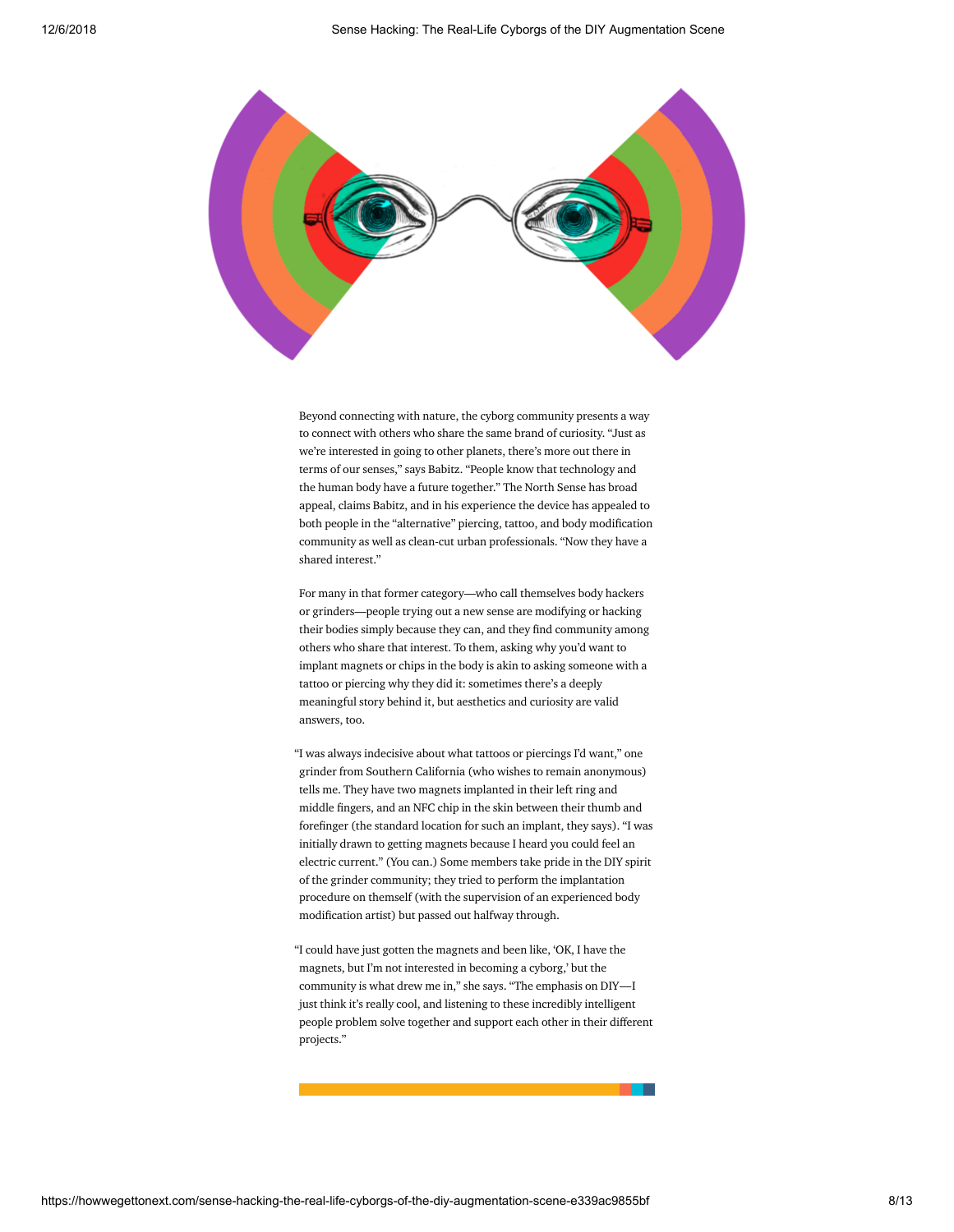So what's it actually like, I ask Babitz, to always know where north is? It's hard to explain, he says. "How would you explain smell to someone who has never smelled before?"

When you're experiencing the world, you're rarely thinking about individual sensations. A pleasant walk in the park just is; you might take a moment to focus on each sensory input—the sound of birds, the feel of warm sun on your face, the sight of blooming flowers, or a *really* good tree—but in general, we don't spend a lot of time processing which modality our experience is coming from. Babitz, who has been wearing his North Sense for four months, says that the most important part of his experience has been consistent wear. That's allowed him, over time, to trust the relationship between his new device and his brain. "Initially you might think, 'Hey, that isn't north,' but then you realize that [the North Sense] is technology and you're not. You learn to listen to it," he says.



Eventually, you may forget this is a new sense at all. Take a moment and think about what you're doing right now, as you're reading this are you paying attention to the sensation of your clothes on your skin, or the sounds or smells drifting around you? A sense—vision, hearing, Harbisson's Eyeborg, Ribas's seismic sense—will constantly feed you data, but you're not always paying attention to it. "We sense so much more than we can remember or process," says Babitz. Once you feel something all the time, you get used to it, and you learn to tune it out. "Sometimes I don't feel it, and I wonder if it's even working," he says.

Then, says Babitz, this new sense becomes integrated into your overall sensory experience. The North Sense has given him an additional feeling of connection to a place: helping you orient geographically, or adding another layer to your memory to a familiar one—it might even become part of your dreams, says Babitz. "Just as you remember the smell or color of a place, I now remember the magnetic orientation of a room."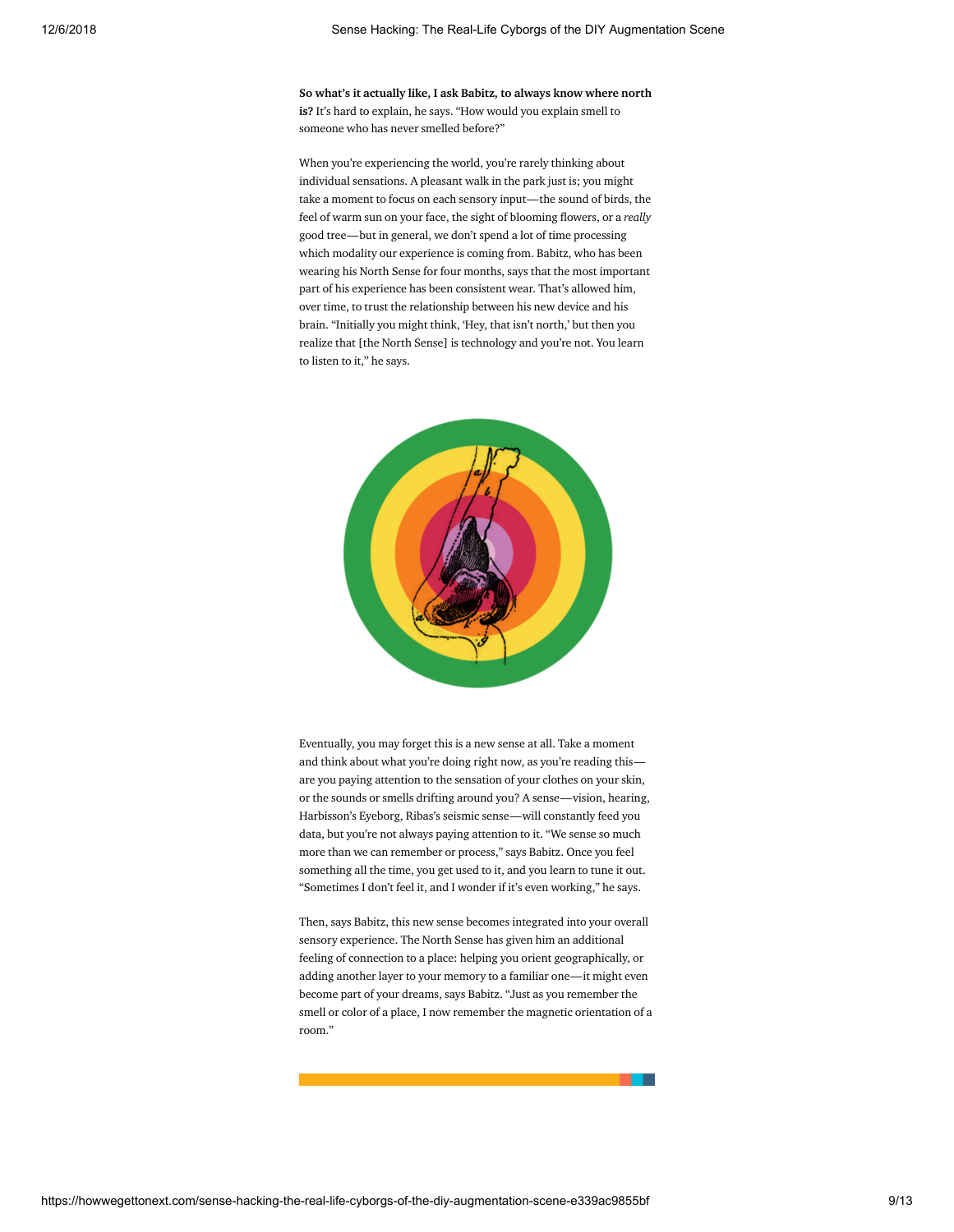Currently, we're still in what Babitz calls an "on-boarding process." It's one that humanity must undergo before widespread acceptance of augmentative, curiosity-driven cyborg-esque modifications.

"Imagine if you had the iPhone 7 instead of an iPhone 1," says Babitz. "That would've been too overwhelming to even understand the capacity, the options." A touchscreen interface was unfamiliar enough to most people in 2007; getting people to learn to navigate without desktop-style indicators, to use the device's touchscreen and zillions of app options, and choose to pay for additional expensive investments like AirPods, would be an overload. People would be turned off.

Even this early stage of cyborg tech—magnets, chips—has found opposition. Some are uncomfortable with bodily modification, seeing it as a gateway to a major loss of privacy, or even the singularity. Worst says that after he and several other Grindhouse Wetware members were featured in an [episode](https://www.youtube.com/watch?v=oakRYpnVfJU) of MTV's *True Life* for their Northstar implants, they received a rash of harsh comments on social media. And strangers at parties can be weird about his implants, too. Once, he remembers, "I had one girl tell me, 'Oh I know you're a nice person but uh, I think this is the work of the devil and I kind of want the device to die, and that you have to get it taken out of you.'" Worst shrugged it o good-naturedly, saying, "Uhh…OK!"

I ask Worst why he thinks people are against it. He says some of the pushback comes from people's religious beliefs—"mostly the mark of the beast, Revelation sort of things"—or their conspiracy theories. Some are concerned about privacy, fearing that chips will allow Big Brother to track them. But it's absurd to think that the government could track you with such a chip, says the Southern California grinder. "Literally, you have to be touching it in order to get it to read; you can't do GPS or anything with these things." Like those in pets, the chips they have implanted can only be read from a close distance.

"Your phone can track you *so much* better," they also point out. "If you have Facebook or a cell phone, that's so much more useful to the government than an NFC chip."

Worst says he's also run into people who are concerned about involuntary implants or tracking. "I've had people ask if we're going to market [Grindhouse products] to the government," he says. "We're against that; we don't want to forcibly put any of our technology into people."

The key, says Babitz, is to start slow, and to ease people into the idea that we can enhance our bodies with technology. For some, the opportunity to experience new senses can inspire awe and art. And this kind of technology lays the groundwork for enhancing existing senses or body parts—the DIY makerspace can work on designs too niche for the traditional medical or engineering community to create commercial products for.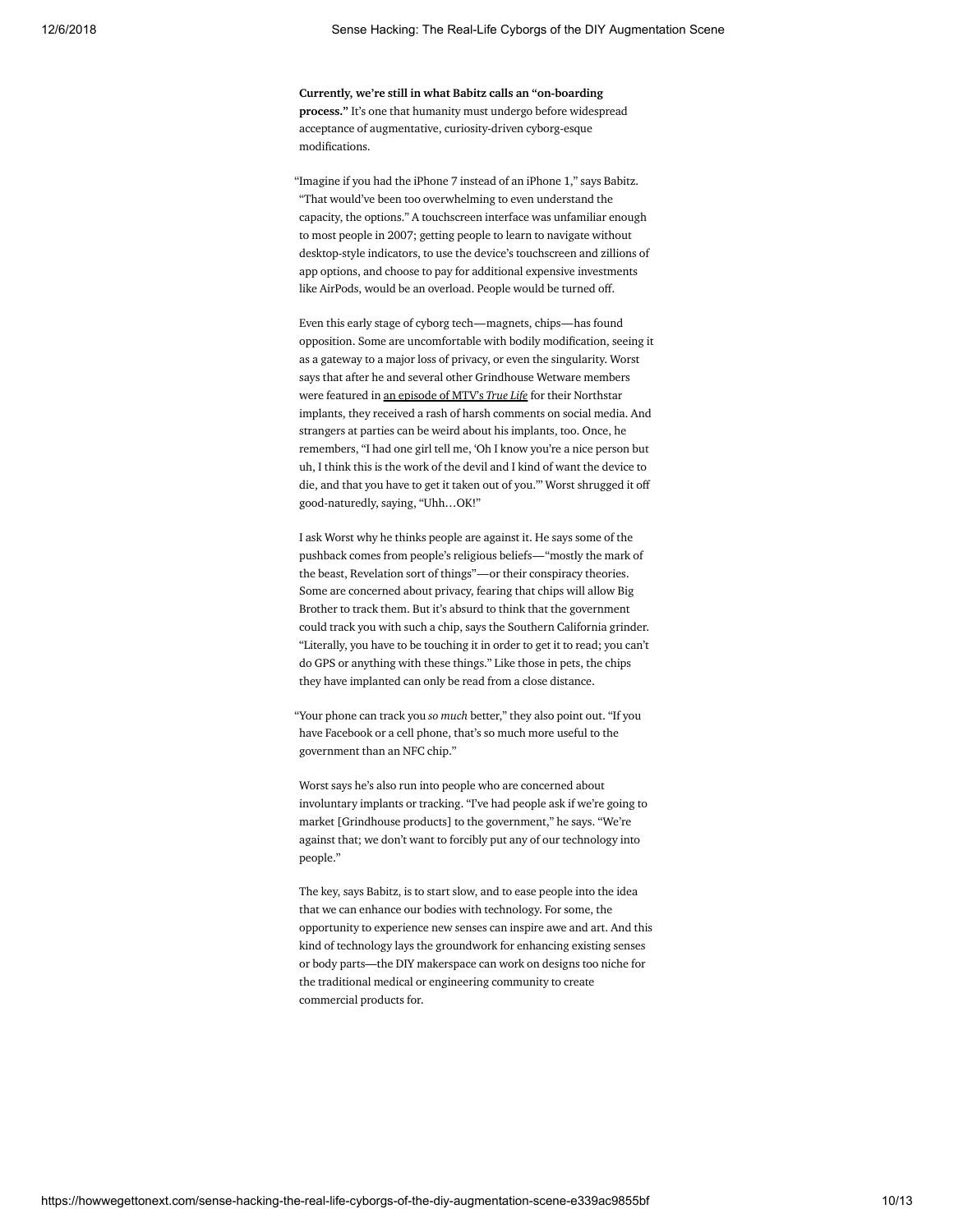

But it's going to require a delicate touch for the movement to gain more momentum; already, people with implants (particularly magnets like the North Sense) are wondering whether [biohacking's](https://www.theverge.com/2017/7/21/15999544/biohacking-finger-magnet-human-augmentation-loss) heyday has passed. For one, the movement will need to address those privacy concerns, no matter how farfetched people's worries are. While current technologies are still too primitive to warrant concern, some makers are keen on the idea of all-around body monitoring—something that would be optional, of course, but a more obvious target for hacking of personal data.

Current body monitoring, in the form of activity trackers, are already raising reasonable questions about privacy: should people submit their activity information to healthcare companies for discounts? What does this mean for the future of monitoring and healthcare? Insurance companies are [already](http://www.slate.com/blogs/future_tense/2014/09/11/insurance_companies_are_using_quantified_self_data_for_accountability_tracking.html) trying to make use of such data by offering lower premiums to people who hand it over, for example. Any implanted tracker should raise similar questions around privacy and surveillance, and body hacking proponents should be prepared to openly discuss long-term solutions.

Until the expertise and materials required to take on these projects become more accessible, the DIY bodyhacking and sense augmentation space will be a playground for the well-off and connected. The [hacker/makerspaces](https://flux.hackerspaces.org/2014/01/19/diversity-and-the-hacker-scene/) that support this type of work are notoriously white and male, and raw materials for such projects can range from hundreds to thousands of dollars. Even if you wish to buy a commercial product, a device like the [North](https://cyborgnest.net/products/the-north-sense) Sense will run you \$425. Like with any other form of innovation, the fewer people who are able to contribute, the slower the progress.

If sense augmentation does come into the mainstream, there will still be people who are uninterested, and that's OK; for those within the cyborg and grinder movements, choice is paramount. People seek the freedom to modify their bodies while recognizing that what they want may not be what others want—but they work together nonetheless to create new ways of experiencing. "It's not that we'll all become the same, but that the choice will be much wider," says Harbisson. "We'll decide what senses or organs we'll want during our lifetime, and that's the biggest change: the options we will suddenly have."